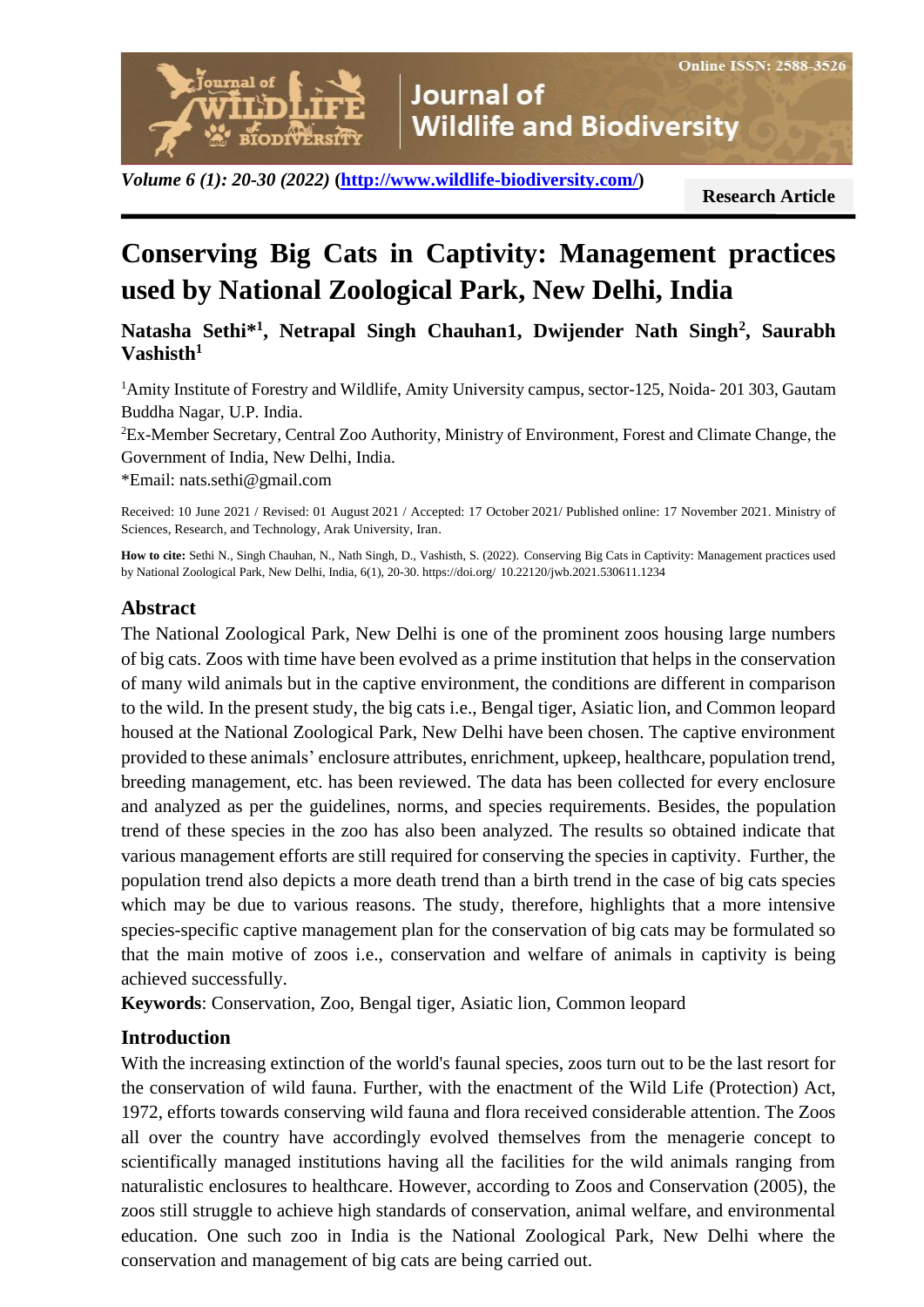The National Zoological Park (NZP), New Delhi is popularly known as the 'Delhi Zoo' having an area of 176 acres and comes under the Large Category Zoo recognized by the Central Zoo Authority (CZA). Delhi Zoo is home to a large number of animals representing different species of mammals, birds, and reptiles from around the world. The main objective of the zoo is to complement and strengthen the national efforts in conservation of the rich biodiversity of the country, particularly the fauna as stated in the National Zoo Policy, 1998 by Central Zoo Authority.

The Big cats (Lion, tiger, leopards, etc.) belongs to the family Felidae has a long back history of housing in Indian Zoos. All the big cats are listed under Schedule I of the Wild Life (Protection) Act, 1972, and therefore, zoos must take essential conservatory measures. According to Courtenay and Santow (1989), the animals in captivity enjoy the benefit of a regular supply of food, healthcare, lack of predators, however on the other hand the animals in captivity have been reported to suffer from various health issues, lack of exercise, poor adaptation to captivity, injury from exhibits, etc. according to Karstad and Sileo, (1971). Furthermore, according to Hediger (1950) species experience, a distortion in biological rhythmicity in the captive environment, and behaviors exhibited in captivity are much less diverse as compared to those in the wild. According to Hughes and Duncan (1988), physical health, as well as psychological well-being, is both important for any animal in captive conditions (Hughes & Duncan, 1988).

The Zoos in India are maintained as per the Recognition of Zoo Rules, 2009, and the guidelines prescribed by the Central Zoo Authority from time to time. The Zoos, therefore, try to maintain animals in their collection as per the norms. However, according to Zoos and Conservation (2005), in captivity, not just nutritional and veterinary aspects, but the biological needs of the animals must be met (Zoos & Conservation, 2005). Providing timely and good quality food to the Zoo animals is the main priority of the zoo along with upkeep and healthcare facilities. Further, as per the National Zoo Policy, 1998 "Every animal in a zoo shall be provided housing, upkeep, and healthcare that can ensure a quality of life and longevity to enable the zoo population to sustain itself through procreation". Besides, Recognition of Zoo Rule 10. 5 (2), also states about providing quality of food to animals wherein it is mentioned that "Feed supplied to animals should not only meet the nutritional requirements but should also meet the functional need of animals".

Further, according to Vaz et al. (2017), various enclosure attributes (size, shape, and design) and different enrichment seem to influence the behavior pattern of captive carnivores in Zoos (Vaz et al., 2017). The Central Zoo Authority has prescribed the minimum sizes for outdoor open enclosures, feeding cubicles, etc. for tigers, lions, and leopards and along with the guidelines on diet (Das et al., 2013), and veterinary care (Swarup et al., 2009) as well. Apart from this, the enclosure enrichment act as stimuli that aid in fostering the expression of species-suitable behavioral as well as mental activities in an under-stimulating environment.

Bengal tiger (*Panthera tigris*) and Asiatic lion (*Panthera leo persica*) has been listed as Endangered (IUCN Red List) and Common leopard (*Panthera pardus*) has been listed as Vulnerable in the IUCN Red List. The Delhi Zoo housed a large number of animal species which includes felids species as well i.e., big cats like Bengal tiger, Asiatic lion, Common leopard, etc. The National Zoological Park has 20 numbers of felids (large cats) which includes 2 Bengal tigers, seven White tigers, four Asiatic lions, four Common leopards (as of June 2020).

The present study was conducted at National Zoological Park (NZP), New Delhi which mainly focuses on the management aspects of the big cats – Bengal tiger, Asiatic lion, and Common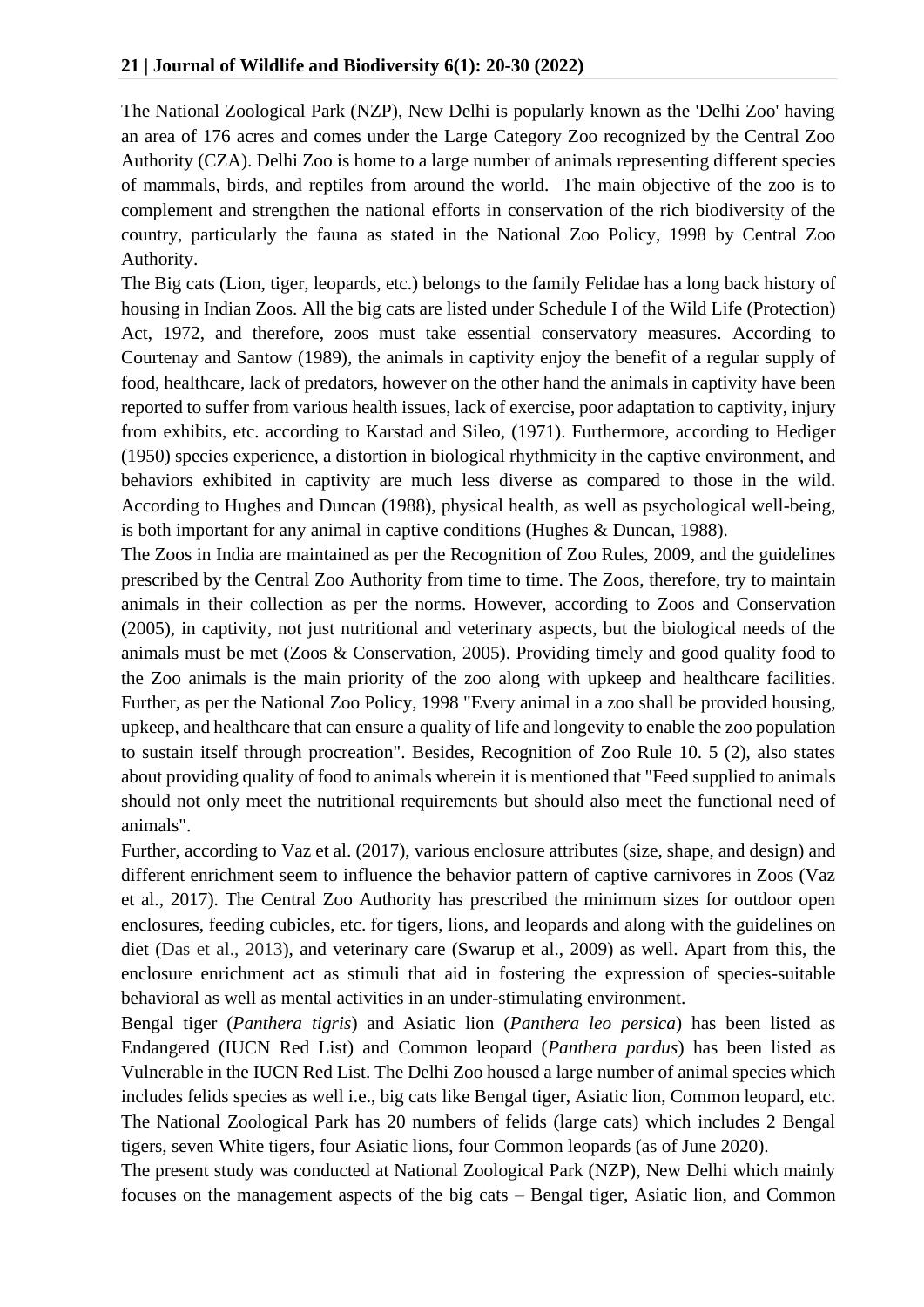leopard. The management aspects include the Enclosure attributes (design, size, shape, kraal, night shelters, provision of sunlight, water, ventilation, etc.), Enrichment practices, Diet (Feeding and Nutrition), Healthcare, Population management, etc. have been studied. This study is an attempt to review the present facilities available with the zoo for the management of big cats and identify the existing gaps and recommend better management strategies for conserving the species in captivity.

# **Material and methods**

The methodology used for the study included the secondary data as well as the primary data collection. The primary data includes the collection of data regarding various management measures by an on-site visit to the Delhi Zoo during the year January 2020 wherein every enclosure for Bengal tiger, Asiatic lion, and Common leopard were reviewed for enclosure attributes (Enclosure dimensions, area, shape of the cage, moat, barrier, sunlight received, water supply, ventilation) feed & nutrition provided, facilities in retiring cells, healthcare facilities, record keeping, and enrichment, etc. The secondary data included the annual inventory of animals for NZP (by Central Zoo Authority), data from Species360 (ZIMS), and National Studbooks records (which has data regarding the sex, birth, death, acquisition well as disposal) data from the annual report of the zoo and Master Plan of the Delhi Zoo (2012-31), etc.

The data collected concerning the management practices were compiled in the checklist form and was then analyzed by using the standards and norms prescribed by the Central Zoo Authority about the enclosure dimensions, shape, feed, enrichment, healthcare, etc. The data was also analyzed keeping in mind the biological needs of the species under study. Further, about the population management, the quantitative methods were used and the results were obtained in the form of graphs, charts, and tables which depict the population trend over the years for which the data from Central Zoo Authority was mainly analyzed and considered for the calculation of population trend.

# **Results**

# *Evaluation of enclosure attributes*

A total of six enclosures were studied to know about the facilities available for the animals in the enclosure which includes the enclosure size, dimension, moat, barrier, kraal facility, night shelters/retiring cells, provision of sunlight, ventilation, water, etc. Table No. 1 shows the comparative statement about the enclosure attributes present for Bengal tiger, Asiatic lion, and Common leopard at the National Zoological Park, New Delhi.

| Enclosure attributes                  | <b>Species</b>        |                       |                      |  |
|---------------------------------------|-----------------------|-----------------------|----------------------|--|
|                                       | <b>Bengal Tiger</b>   | Asiatic lion          | Common leopard       |  |
| No. of Animals                        | 2:0:0:2               | 2:2:0:4               | 2:2:0:4              |  |
| No. of enclosures                     | 02                    | 02                    | 02                   |  |
| <i>(visitor)</i><br>Enclosure<br>Area | Encl. No. 1 -1344 sqm | Encl. No. 1 -1384 sqm | Encl. No. 1 -158 sqm |  |
| Arena)                                | Encl. No. 2-1445 sqm  | Encl. No. 2-2697 sqm  | Encl. No. 2-136 sqm  |  |
| Provision of shelter, water           | Yes                   | Yes                   | Yes                  |  |
| etc. in the enclosure area            |                       |                       |                      |  |
| Moat                                  | Yes                   | Yes                   | N <sub>0</sub>       |  |

**Table 1.** Enclosure attributes present Big cats at the National Zoological Park, New Delhi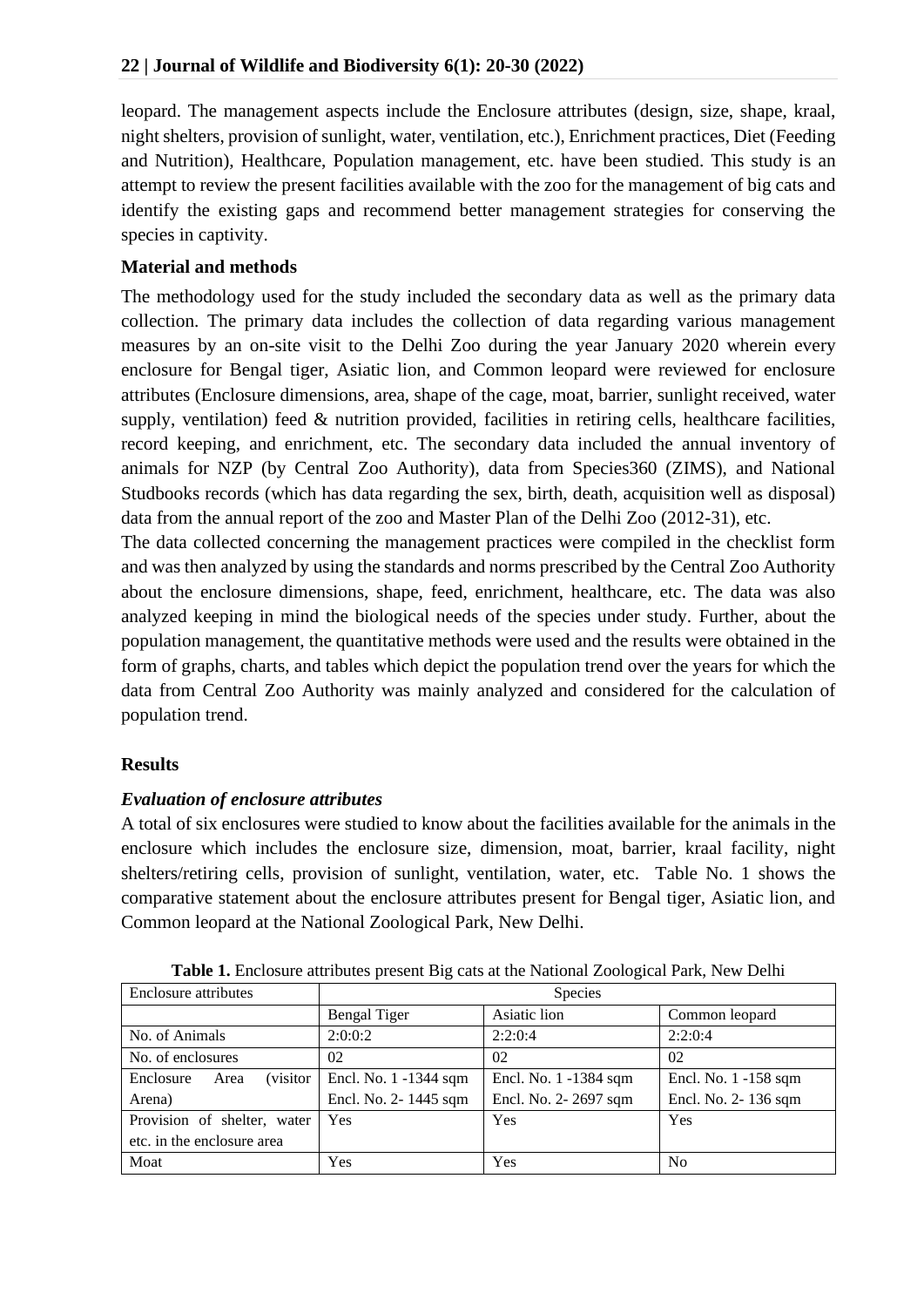## **23 | Journal of Wildlife and Biodiversity 6(1): 20-30 (2022)**

| <b>Barrier</b>               | Present<br>well<br>as<br>as | well<br>Present<br><b>as</b><br>as | Present<br>well<br><b>as</b><br><b>as</b> |
|------------------------------|-----------------------------|------------------------------------|-------------------------------------------|
|                              | between<br>vegetation       | vegetation<br>between              | between<br>vegetation                     |
|                              | barriers present            | barriers present                   | barriers present                          |
| Day Kraal                    | Present                     | Present<br>only<br>in<br>one       | No day kraal for the off-                 |
|                              |                             | enclosure                          | display animal                            |
| Night shelters/Retiring area | 6 cells in each enclosure   | 7 cells in each enclosure          | 3 cells in each enclosure                 |
| Provision of water in night  | Yes                         | Yes                                | Yes                                       |
| cells                        |                             |                                    |                                           |
| Provision of sunlight and    | Limited<br>to<br>access     | Limited<br>to<br>access            | Limited<br>access<br>to                   |
| ventilation in night cells   | sunlight and fresh area.    | sunlight and fresh area.           | sunlight and fresh area.                  |
|                              | Ventilation<br>not          | Ventilation not adequate           | Ventilation not adequate                  |
|                              | adequate                    |                                    |                                           |
| Substrate type used in night | Cemented floor              | Cemented floor                     | Cemented floor                            |
| cells                        |                             |                                    |                                           |
| Breeding enclosure/cells     | No                          | N <sub>0</sub>                     | N <sub>o</sub>                            |

## *Evaluation of Enrichment Practices*

The results show that no enrichment practices were used by the National Zoological Park for the Bengal tiger and Asiatic lion. However, in the case of the Common leopard is only social enrichment was there.

# *Evaluation of Upkeep and Healthcare*

The facilities including the feed (type, quantity, frequency, etc.) and healthcare- vaccination, deworming, health screening, facilities available in the veterinary hospital, quarantine protocol, pest management, sample testing, etc. present in the National Zoological Park, New Delhi for all the three species under study were evaluated and it was found that Bengal tiger and Asiatic lion were given 12 kg of Buffalo Calf Meat in winters and 10 kg in summers (per animal) with fasting on Fridays and in case of Common leopard 7 kg of Buffalo Calf Meat in winters and 6 kg in summers (per animal) with fasting on Fridays. In the case of veterinary facilities, it is found that most of the facilities are available in the zoos and regular vaccination, deworming, testing of samples, etc. is been carried out by the zoo.

## *Population Management*

An overview of the overall population trend along with the birth and death trend of Bengal tiger, Asiatic lion, and Common leopard during the year 1995 to 2019 at Delhi Zoo is shown in figures 1, 2 and 3.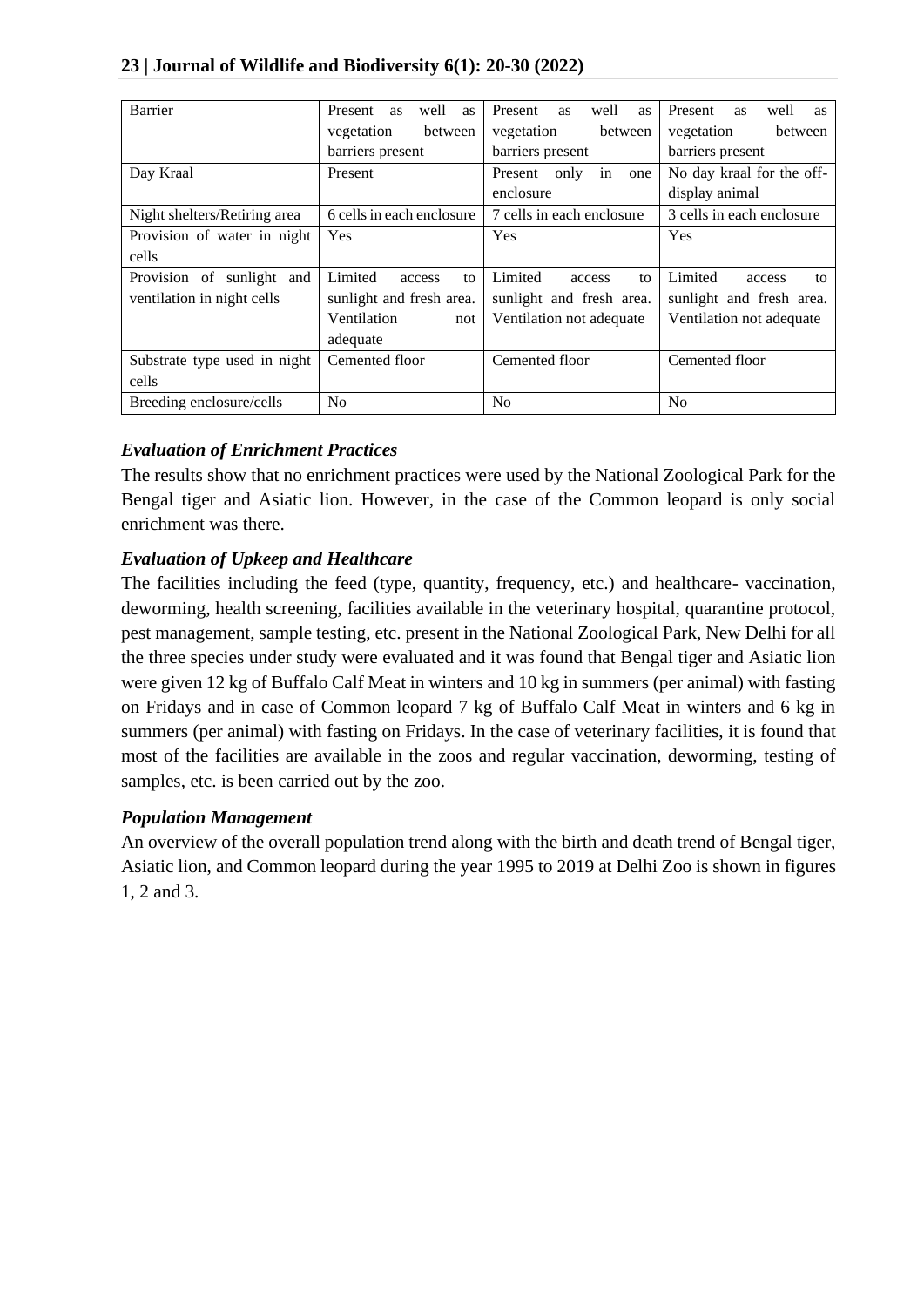





#### *Other management practices*

The other management interventions used by the National Zoological Park concerning the population management aspects are listed under Table No. 2.

**Table.** Population Management interventions used by the National Zoological Park for Big cats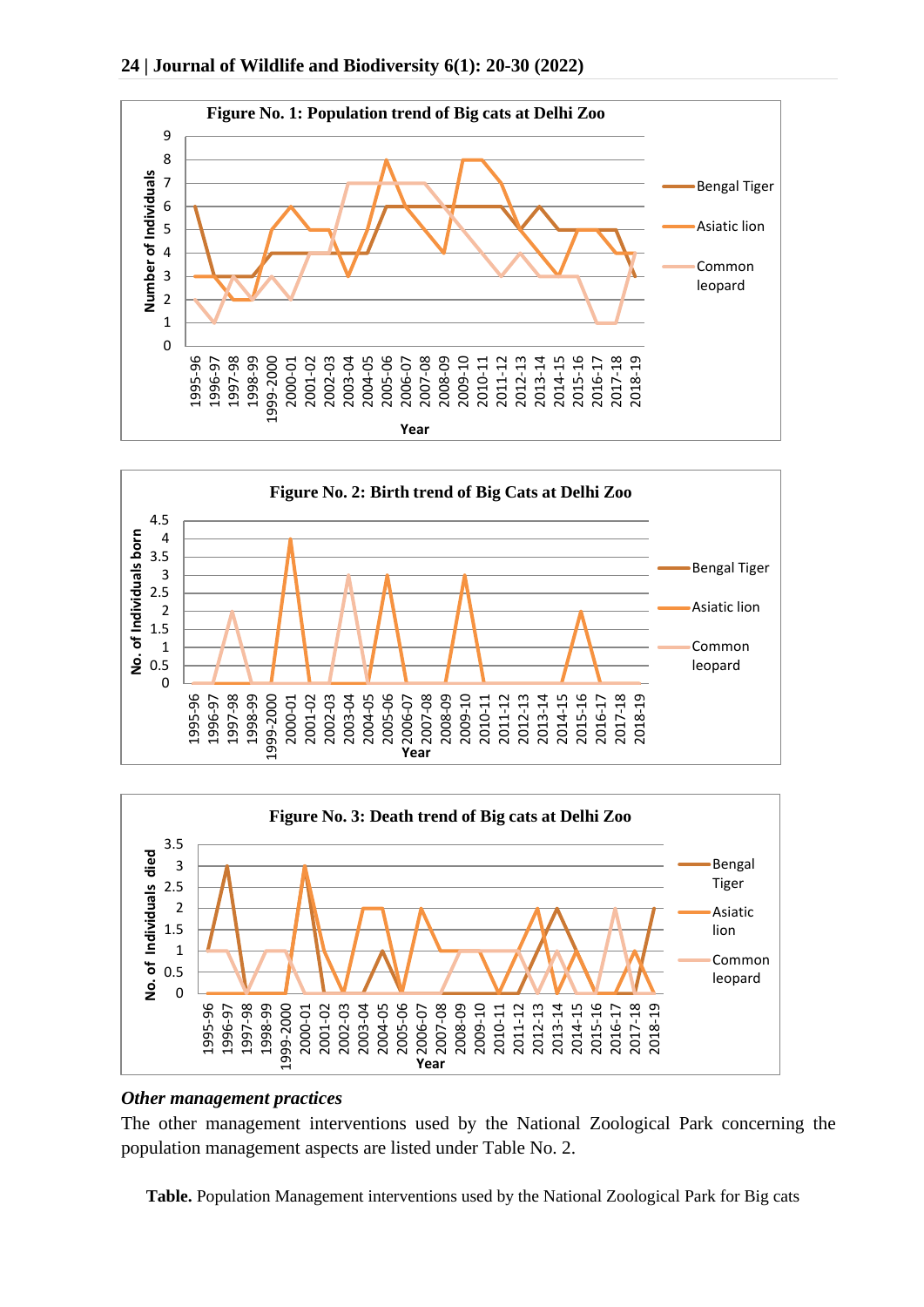| <b>Population Management Aspects</b>                                                   | <b>Species Name</b> |                |                |
|----------------------------------------------------------------------------------------|---------------------|----------------|----------------|
|                                                                                        | <b>Bengal</b>       | <b>Asiatic</b> | Common         |
|                                                                                        | <b>Tiger</b>        | lion           | leopard        |
| <b>Record Keeping</b>                                                                  |                     |                |                |
| Keeper's Dairy                                                                         | Yes                 | Yes            | Yes            |
| Daily Report                                                                           | Yes                 | Yes            | Yes            |
| <b>Animal History Cards</b>                                                            | Yes                 | Yes            | Yes            |
| ZIMS / Species360                                                                      | Yes                 | Yes            | Yes            |
| Studbook                                                                               | No                  | N <sub>o</sub> | No             |
| <b>Marking of Animals</b>                                                              | Yes                 | <b>Yes</b>     | No             |
| <b>Founder Stock identified</b>                                                        | No                  | No             | N <sub>o</sub> |
| The breeding population identified and managed                                         | No                  | No             | N <sub>0</sub> |
| Genetic analysis of the stock                                                          | No                  | No             | No             |
| of<br><b>Acquisition</b><br><b>basis</b><br>and<br>did<br>the<br><b>Exchange</b><br>on | N <sub>0</sub>      | N <sub>0</sub> | No             |
| studbook/genetic analysis                                                              |                     |                |                |
| Any managemental interventions pre and post-birth                                      | N <sub>o</sub>      | N <sub>o</sub> | N <sub>o</sub> |
| <b>Assisted rearing</b>                                                                | N <sub>0</sub>      | N <sub>0</sub> | N <sub>o</sub> |
| <b>Proper birth facilities</b>                                                         | N <sub>0</sub>      | N <sub>0</sub> | N <sub>0</sub> |
| Species recovery plan                                                                  | N <sub>o</sub>      | N <sub>o</sub> | N <sub>0</sub> |

#### **25 | Journal of Wildlife and Biodiversity 6(1): 20-30 (2022)**

#### **Discussion**

## *Evaluation of Enclosure Attributes*

*Enclosure area/paddock area-* The enclosure outdoor area/visitor arena area where the animal spends most of its active period is also known as the paddock area i.e., the outdoor display area. The study shows that the paddock area in the case of the Bengal tiger and Asiatic lion is as per the prescribed guidelines issued by the Central Zoo Authority (as shown in table No. 1). However, in the case of Common leopard, the enclosure area is not as per the guidelines. According to the guidelines issued by CZA (Zoos in India, 2014), the minimum prescribed size of outdoor open enclosure for tiger and lion is 1000 square meters/pair and for Panther/leopard is 500 square meters/pair.

*Enclosure barrier and moat-* A barrier is used to contain the animal inside the enclosure. The barrier determines the distance between the animal and the zoo visitor, therefore, the distance and type of barrier used are very important in determining the behavior and proper management of animals in zoos. Bengal tiger and Asiatic lion enclosure studied has a moat and Common leopard enclosure has a chain link mesh. Besides, the enclosures studied have a wooden type barrier of more than one meter in height (having vegetation in between).

The results of the study revealed that the Guidelines on the use of innovative exhibit design and barrier design for holding and display of animals & birds in Indian Zoos by CZA needs to be implemented for all the three species under study especially in the case of the common leopard because the enclosure for Common leopard is not as per the norms and needs lots of renovation/ repairing work.

*Substrate use*- Substrate is the surface in the enclosure which comes into contact with the animal housed. It is used for the animal in the display area as well as in the night/ retiring cells. The most natural and earthen type substrate is the best one to be used for the animals. The study revealed that in the display area the earthen substrate is used for all the species under study. However, it has been noticed that cemented substrate/flooring is used in the night cells/ feeding/retiring cubicles for all the species in all the enclosures studied.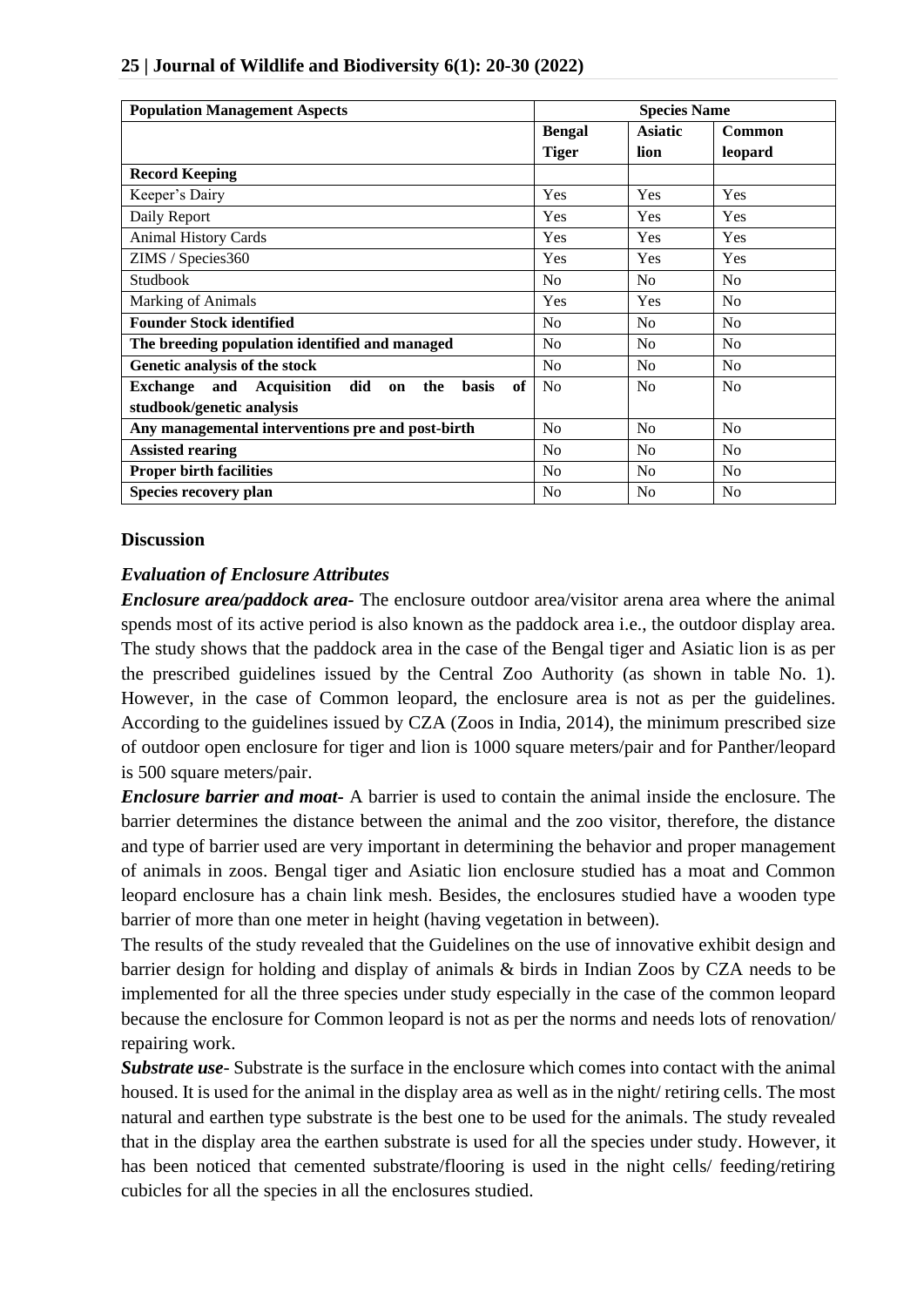*Retiring area-* The area where the animals are brought during the night hours and when the animals are not opened up in the display area/ paddock. The retiring area is an off-display area. The retiring area has retiring cells/night cubicles/feeding cubicles and a kraal area. This area ensures the safety of the animals. Each of the individual animals or group may not necessarily be released in the paddock area and are released/ opened upon rotation basis due to which sometimes an individual animal has to spend most of the time in the retiring area. Kraal is the opened up off-display area, having a larger area in comparison to cells so that the animal's activity- animal movement, physical exercise, etc. will not be hampered.

The study revealed (Table 1) that in the retiring cells of all the enclosures studied there is limited access to sunlight and fresh area and ventilation is not adequate. However, there is a provision of 24 hours potable water for the animals. About the kraal facilities, the facility is not present in the case of one enclosure for Asiatic lion and Common leopards (in both the enclosures) and breeding cells are absent also at the Delhi Zoo. Further, the enclosure retiring cells partially meet the minimum size prescribed by the CZA guidelines for the species. Besides, the cemented flooring in the retiring cells is also of great concern as it may cause a sore footpad to the animal house. Therefore, there is a need for the implementation of the prescribed guidelines so that the animals may not suffer and animal welfare is not compromised at all.

# *Evaluation of Enrichment Practices*

In captivity, the enrichment helps in keeping the animal active and hence prevents stereotypic behavior. Various studies and Bashaw et al. (2003) showed that using different kinds of enrichment could not only benefit the animals directly but it can also benefit the zoo visitors indirectly through improving their experience of zoo visits (Bashaw et al., 2003). According to the Shepherdson et al. (1993) felids are often notoriously inactive exhibit animals and therefore, emphasis should always be given to their enclosure enrichment to stimulate their natural behavior.

The results of the present study are partially per the studies mentioned above as the exhibits for big cats i.e., felids at Delhi Zoo are provided with environmental/ exhibit enrichment with only a few enrichment artifacts and no feeding, social as well as olfactory enrichment. Besides, other enrichments are also important for the captive animals so that the natural behavior repertoire of an animal may be stimulated. The Recognition of Zoo Rules, 2009 also made emphasis on the same "Every Zoo shall make special efforts to enrich the environment of the enclosure to meet the species-specific behavioral requirements of the animals in accordance with the standards specified by the Central Zoo Authority". Therefore, the Delhi Zoo needs to incorporate different kinds of enrichment for the felids for stimulating their natural behavior.

# *Evaluation of Upkeep and Healthcare*

According to Hughes and Dunchan (1988), for the animal welfare of an animal in captivity, both physical health and psychological well-being are important (Hughes & Dunchan, 1988). Recognition of Zoo Rules, 2009 also made emphasis on the Upkeep and healthcare of the animals which includes feed provides, its quantity, frequency, place where the feed is given, veterinary care, health screening, etc.

Concerning the feed, the zoo is giving Buffalo Calf meat to all the big cats (Bengal tiger, Asiatic lion, Common leopard), once a day (in the evening) in retiring cells which are as per the norms and species requirements. Further, the suggested guidelines by Das et al. (2013) in the book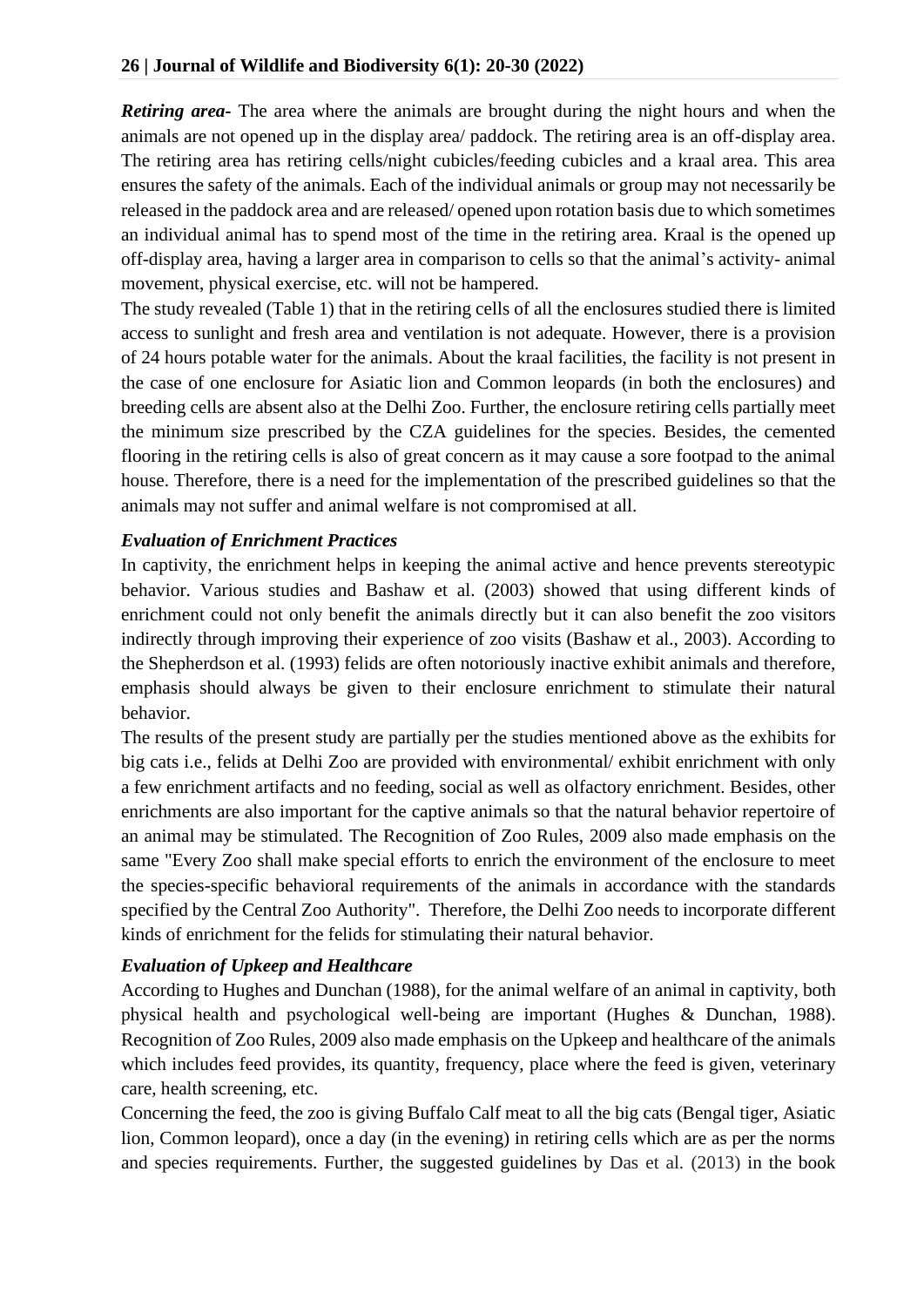"Standardization of Animal Diets in Indian Zoos" may also be followed for much better care of the animals.

Besides, about the healthcare, as per the records available, the zoo is regularly monitoring the animal health and carries out testing of samples, deworming, vaccination, quarantine protocols, a pest management protocol, etc. The study concluded that the Standard Guidelines and Protocols on Disease Diagnosis by Swarup. et al. (2009) should strictly be followed in case of healthcare and the Veterinary facilities for Large Category Zoo made mandatory under the Recognition of Zoo Rules, 2009 should be developed at the Delhi Zoo for making management of felids more effective.

# *Population Management*

According to Ballou et al. (2010), the future population growth of any species in captivity is only be determined by assessing the historical as well as current population pattern (Ballou et al., 2010). The present study attempts to determine the trend in population growth over the years at Delhi Zoo for Bengal tiger, Asiatic lion, and Common leopard. The increase in population trend is because of the increase in the stock position of the captive animal which may be due to births, acquisition in captivity, etc. Moreover, the decreasing population trend shows the fewer number of individuals in the stock because of no births, no acquisition, and more deaths and maybe disposal. The population trend carried out in the present study is purely based on the data from the CZA.

In the case of all the species under study, the results showed the fluctuating trend with more deaths (14 deaths in Bengal tiger, 19 in case of the Asiatic lion, 11 in case of Common leopard) and fewer births (no birth of Bengal tiger, 12 in case of Asiatic lion, 5 in case of Common leopard) during the period of April 1995 to March 2019 at Delhi Zoo. The same was also observed in the National Studbook Bengal Tiger and Asiatic lion (Wildlife Institute of India, 2018). In Delhi Zoo, during this period a total of 10 acquisitions were carried out in the case of the Bengal tiger, 9 acquisitions of the Asiatic lion, and 9 of Common leopards. This showed that better and more advanced upkeep and veterinary care etc. are required for these species housed at Delhi Zoo. So that these species may be managed more scientifically and breeds well in captivity i.e., a scientific management strategy is urgently needed at Delhi Zoo.

# *Other Management Practices*

There are various other management practices and measures used by the zoos in the country. In the present study, only a few of them are used to access the measures used at Delhi which includes record-keeping so that every detail on the animal is known which may be used in the future for their genetic as well as behavioral management. Besides, the management practices used about the breeding and genetics were also accessed during the study as the same is of utmost importance for maintaining a viable and healthy population in captivity.

The results show that at the Delhi Zoo, the record-keeping of the animals was carried out wherein various records of animals are maintained on regular basis like Keeper's Diary, Animal History Cards, Treatment Cards, ZIMS/Species 360 records but the studbooks are not maintained for all the species under study. Further, from the records collected through secondary data collection i.e., National Studbooks, CZA records, and Species360 records, it has been observed that there is a mismatch of data between all the record sources.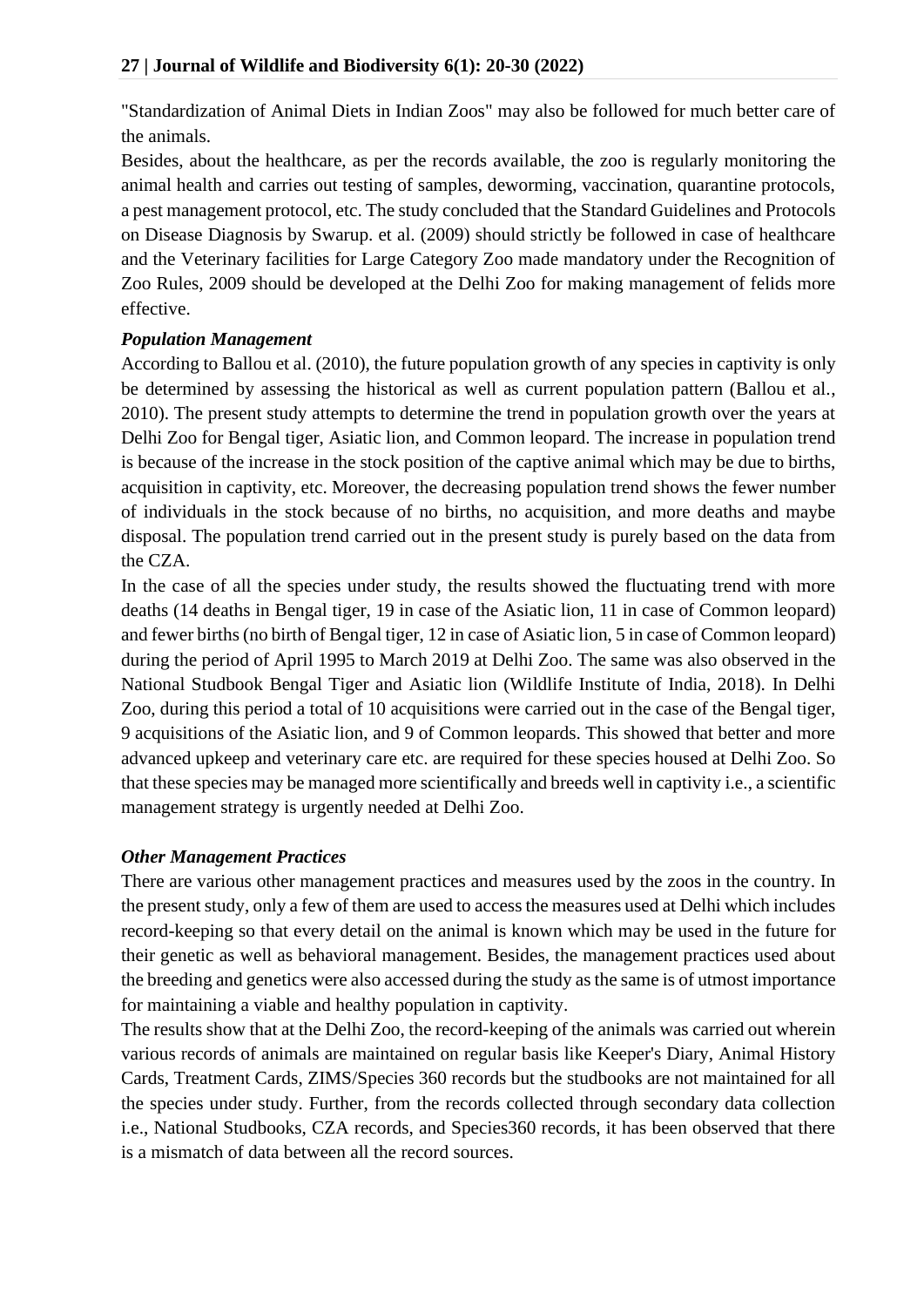## **28 | Journal of Wildlife and Biodiversity 6(1): 20-30 (2022)**

Further, table 2 depicts that there is a lack of facilities used by the Delhi Zoo about the identification of stock, assisted rearing, genetic analysis, breeding population identification & management, birthing facility, random exchange of animals (without referring to the studbooks or animal history), species recovery plan, etc.

Therefore, the results of the study suggest that better and more effective record keeping should be carried out for these species in captivity. Further, for more accurate breeding population management strategies for the species in captivity should be employed so that the individuals can be easily recognized even if they were exchanged between zoos. The same will also help in maintaining the pedigree details of the individual and other factors may also be determined which in turn serves as a tool for maintaining and managing heterozygosity in the captive population (Ballou et al., 2010). It will determine the reasons behind any genetic disease, infant mortality, etc. under captive breeding as well.

#### *Recommendations*

The study suggests the following recommendations for the better management of Bengal tiger, Asiatic lion, and Common leopard in captivity (Delhi Zoo):

- $\triangleright$  The guidelines and norms prescribed by the Central Zoo about the housing of animals (enclosure, retiring cells), upkeep, healthcare, enrichment, record keeping, etc. should be strictly followed.
- ➢ Provision of Kraal, separate breeding cells, and other facilities like proper substrate, ventilation, sunlight in the retiring area to be made mandatory for all the big cats housed at Delhi Zoo.
- ➢ A species-specific Enrichment plan should be formulated and implemented.
- ➢ Housing facilities may be upgraded and renovated with more innovative ideas/ means.
- ➢ Breeding management along with population management and behavioral management to be carried out on a priority basis for the conservation of species.
- ➢ More appropriate Record keeping should be done for the animals.
- ➢ Healthcare facilities are to be made more advanced and as per the IVRI guidelines.

## **Conclusion**

Studying the basic management strategies used by the zoo serves as an important tool for managing and conserving the animals housed in zoos in a much better and easy way so that animal welfare in captivity is not compromised. So far, no study has been carried out in this regard in National Zoological Park, New Delhi. This study is the first attempt to know about the housing, upkeep, healthcare, and other management measures practiced by the Delhi Zoo for big cats. The study revealed the present management interventions used for big cats and provides valuable information on the population trend of big cats in the Delhi Zoo over the years. The present study is the basis for filling gaps in the existing management strategies used for the Bengal Tigers, Asiatic lions, and Common leopards in captive conditions and will help in the formulation of a zoo-based species-specific management plan which may form the basis for successful captive breeding programs of big cats.

## **Acknowledgment**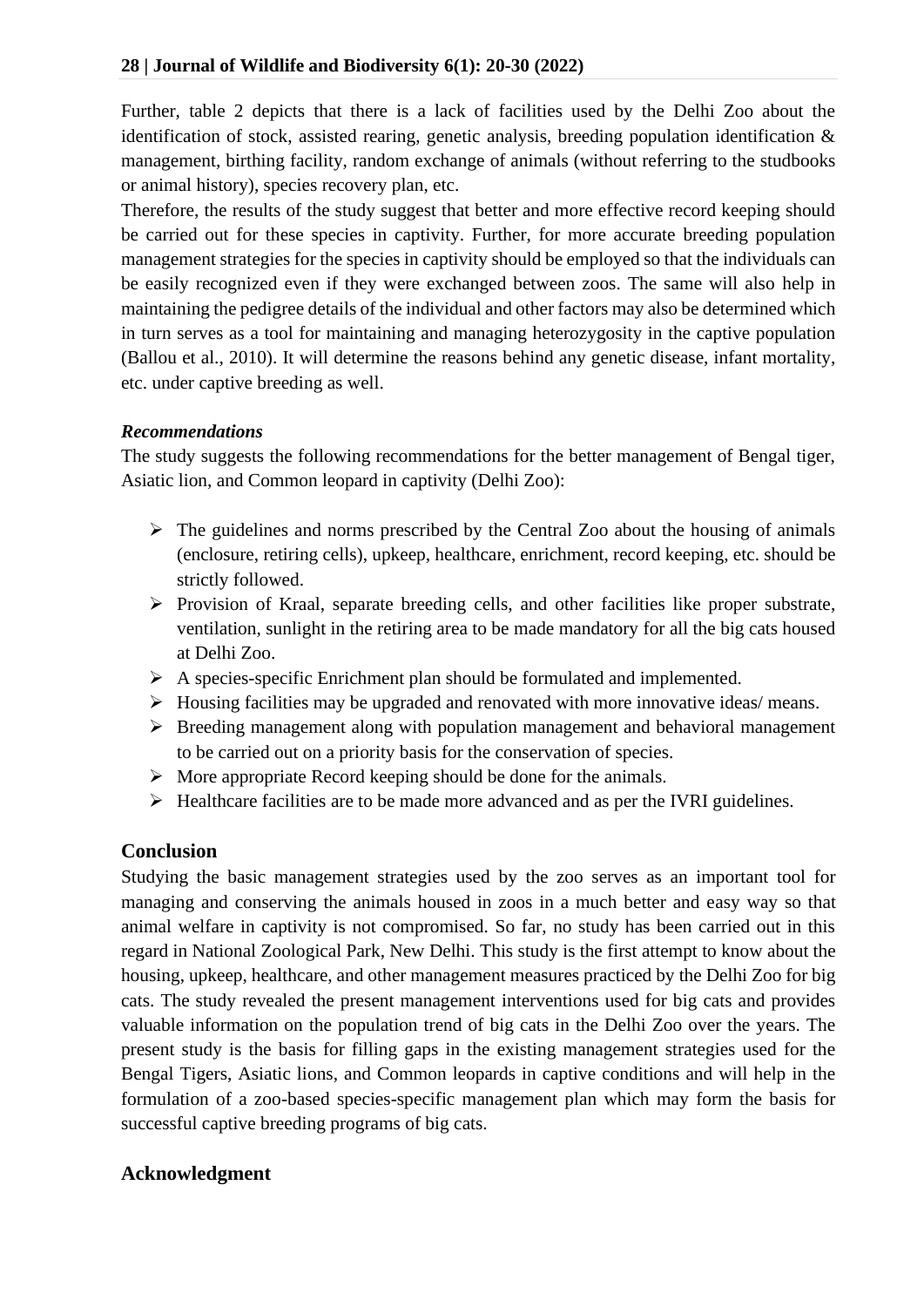The authors are highly grateful to the Central Zoo Authority for providing easy access through their website for the data in the form of annual inventory of animals (available on the website), National Studbooks, and other data for Bengal tiger, Asiatic lion, Common leopard, and all other support during the study. The authors would also like to thank the Director, National Zoological Park, New Delhi for the constant support and guidance. The authors are also highly obliged to the staff members of the Zoo (especially zookeepers) for their necessary assistance during the study.

#### **References**

- Ballou, J., Lees, C., Faust, L., Long, S., Lynch, C., Bingaman, L., & Foose, T. J. (2010). Demographic and genetic management of captive populations. Wild Mammals in Captivity: Principles and Techniques for Zoo Management. 219-252.
- Bashaw, M., B, M., Marr, M., & Maple, T. (2003). To hunt or not to hunt? A feeding enrichment experiment with captive large felids. Zoo Biology. 22. 189- 198. 10.1002/zoo.10065.
- Courtenay, J., & Santow, G. (1989). Mortality of Wild and captive Chimpanzees. Folia Primatol. 52: 167-177.
- <span id="page-9-0"></span>[Hediger, H.](#page-9-0) (1950). Wild Animals in Captivity. London Butterworths. Scientific Publications.
- Hughes, B.O. & Duncan, I.J.H. (1988). The notion of ethological 'need', models of motivation and animal welfare. Animal Behaviour. 36 (6):1696-1707.
- Karstad, L., & Sileo, L. (1971). Cause of death of captive waterfowl in the Kortright Waterfowl Park. 1967-1971. Journal of Wildlife Diseases. 7:236-241.
- National Zoo Policy (1998). Central Zoo Authority.
- [http://cza.nic.in/uploads/documents/guidelines/english/National%20Zoo%20Policy.pdf.](http://cza.nic.in/uploads/documents/guidelines/english/National%20Zoo%20Policy.pdf)

Recognition of Zoo Rules (2009). [http://cza.nic.in/page/en/recognition-of-zoo-rules-2009.](http://cza.nic.in/page/en/recognition-of-zoo-rules-2009)

- Shepherdson, O.J., Carlstead, K., Mellen, J.D., & Seidenslicker, J. (1993). Influence of Food Presentation on the Behaviour of Small Cats in Confined Environments. Zoo Biology 12: 203-216.
- Das. A., Saini, M., Dutta, N., Sharma, K., Saha, S.K., Das, B.C., Swarup, D., & Sharma, A.K. (2013). Standardization of Animal Diet in Indian Zoos. Central Zoo Authority, New Delhi and Indian Veterinary Research Institute, Izatnagar. Printing Palace Press, Bareilly.

[http://cza.nic.in/uploads/documents/publications/english/standietainmal.pdf.](http://cza.nic.in/uploads/documents/publications/english/standietainmal.pdf)

- Swarup, D., Das, A., Saini, M., Kumar, P., Sharma, A.K., & Pal, A. (2009) Standards, Guidelines and Protocol on Disease Diagnosis and Cure of Wild Animals in Indian Zoos. Indian Veterinary Research Institute, Izatnagar and Central Zoo Authority, New Delhi. Anoopam Press, Bareilly.
- [http://cza.nic.in/uploads/documents/publications/english/Final%20report%20Standards,%20Gu](http://cza.nic.in/uploads/documents/publications/english/Final%20report%20Standards,%20Guidelines%20and%20Protocol%20%20IVRI%201.pdf) [idelines%20and%20Protocol%20%20IVRI%201.pdf.](http://cza.nic.in/uploads/documents/publications/english/Final%20report%20Standards,%20Guidelines%20and%20Protocol%20%20IVRI%201.pdf)
- Vaz, J., Narayan, E. J., Kumar, R. D., Thenmozhi, K., Thiyagesan, K., & Baskaran, N. (2017). Prevalence and determinants of stereotypic behaviours and physiological stress among tigers and leopards in Indian zoos. *PloS one, 12*(4), e0174711.
- Wildlife Institute of India. (2018). National Studbook of Asiatic lion (*Panthera leo persica*) IV Edition. Published as part of Central Zoo Authority sponsored project to Wildlife Institute of India, Dehradun. Technical Report TR-2018/33. Pages: 317.
- Wildlife Institute of India. (2018). National Studbook of Bengal tiger (*Panthera tigris tigris*) III Edition, Wildlife Institute of India, Dehradun and Central Zoo Authority, New Delhi. 1-121.